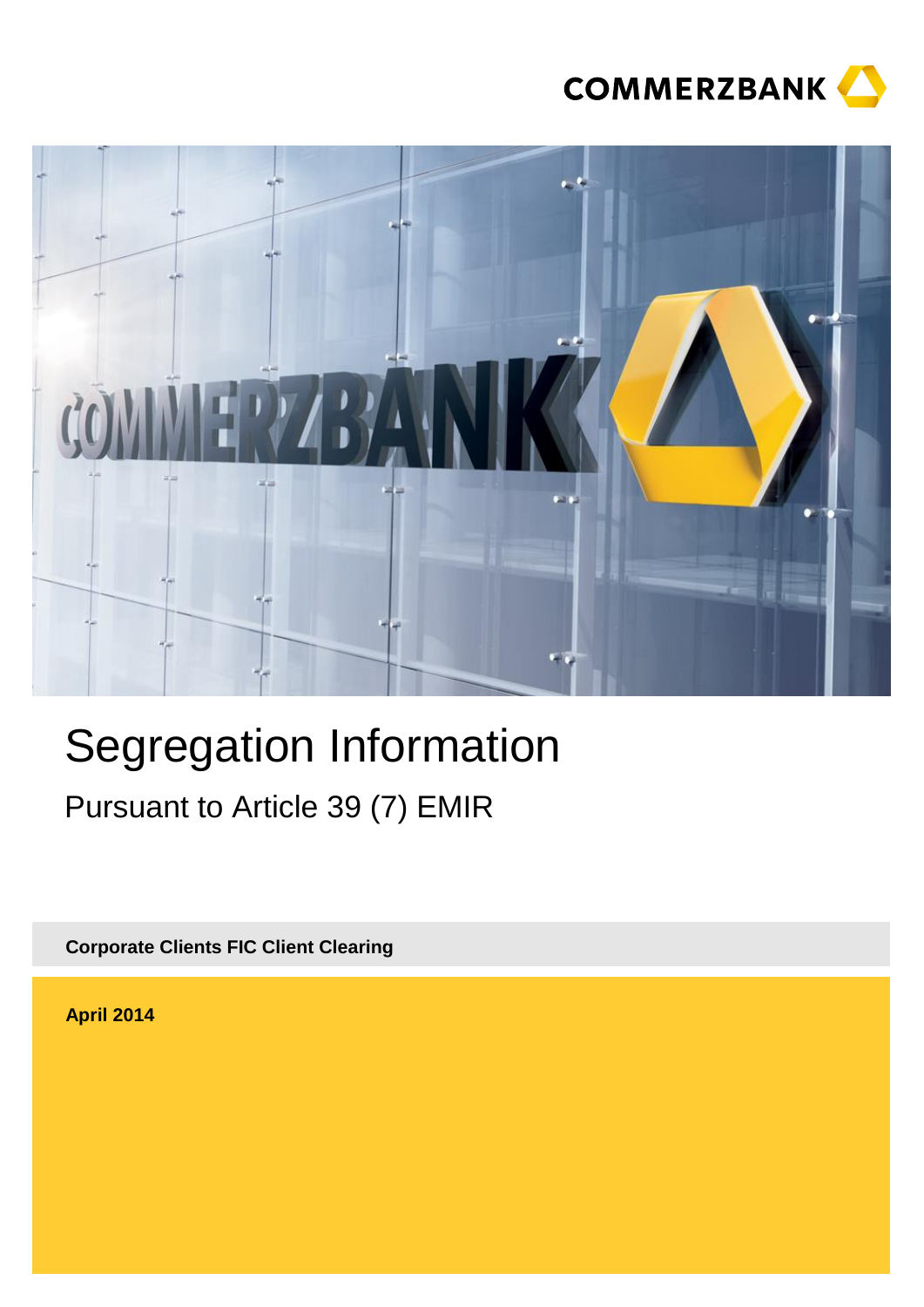# Segregation Information Document<sup>1</sup>

#### **Introduction**

Throughout this document references to "Bank" "we", "our" and "us" are references to the clearing member. References to "Client", "you" and "your" are references to the client.

#### **The purpose of this document**

To enable us to comply with our obligations as a clearing member under EMIR<sup>2</sup>, which requires that where we are providing services to you that involve us clearing derivatives through an EMIR compliant central counterparty (**CCP**), we must:

- offer you a choice of an individual client account or an omnibus client account (as discussed under "*The types of account available*" in Part One B below);
- **•** publicly disclose the levels of protection and costs associated with different levels of segregation; and
- describe the main legal implications of different levels of segregation.

We have provided the costs associated with the different levels of segregation separately.

This Document will be updated from time to time. You will find the most recent version on the aforesaid location on our website.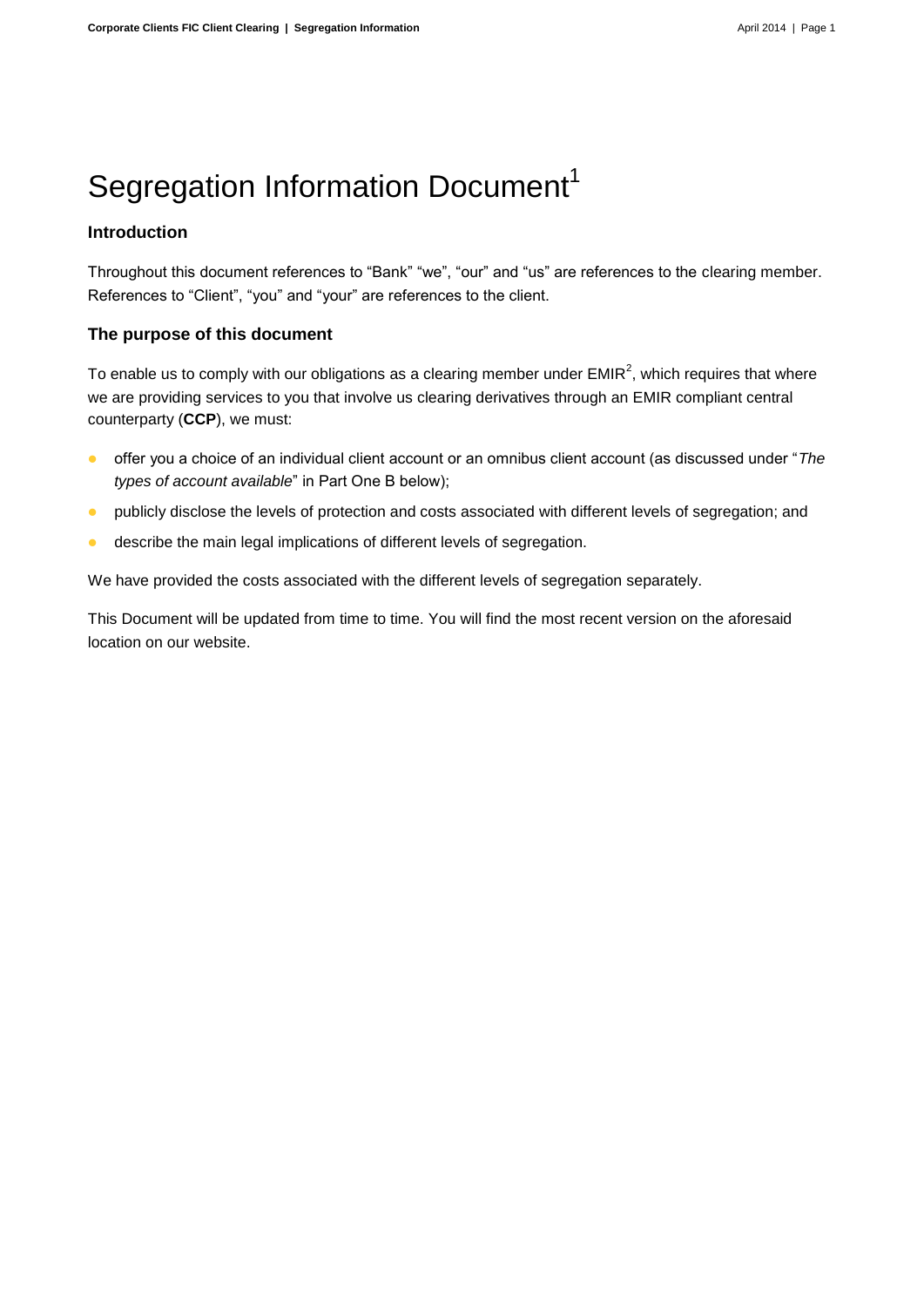# Organisation of this document

This document is set out as follows:

- Part One A provides some background to clearing.
- **Part One B gives information about the difference between the individual client account and the omnibus** client account.
- **Part One C sets out some of the main insolvency considerations.**
- **Part Two provides an overview of the main variations on the different levels of segregation that the CCPs** offer, together with an explanation of the main implications of each, and sets out links to further information provided by the CCPs.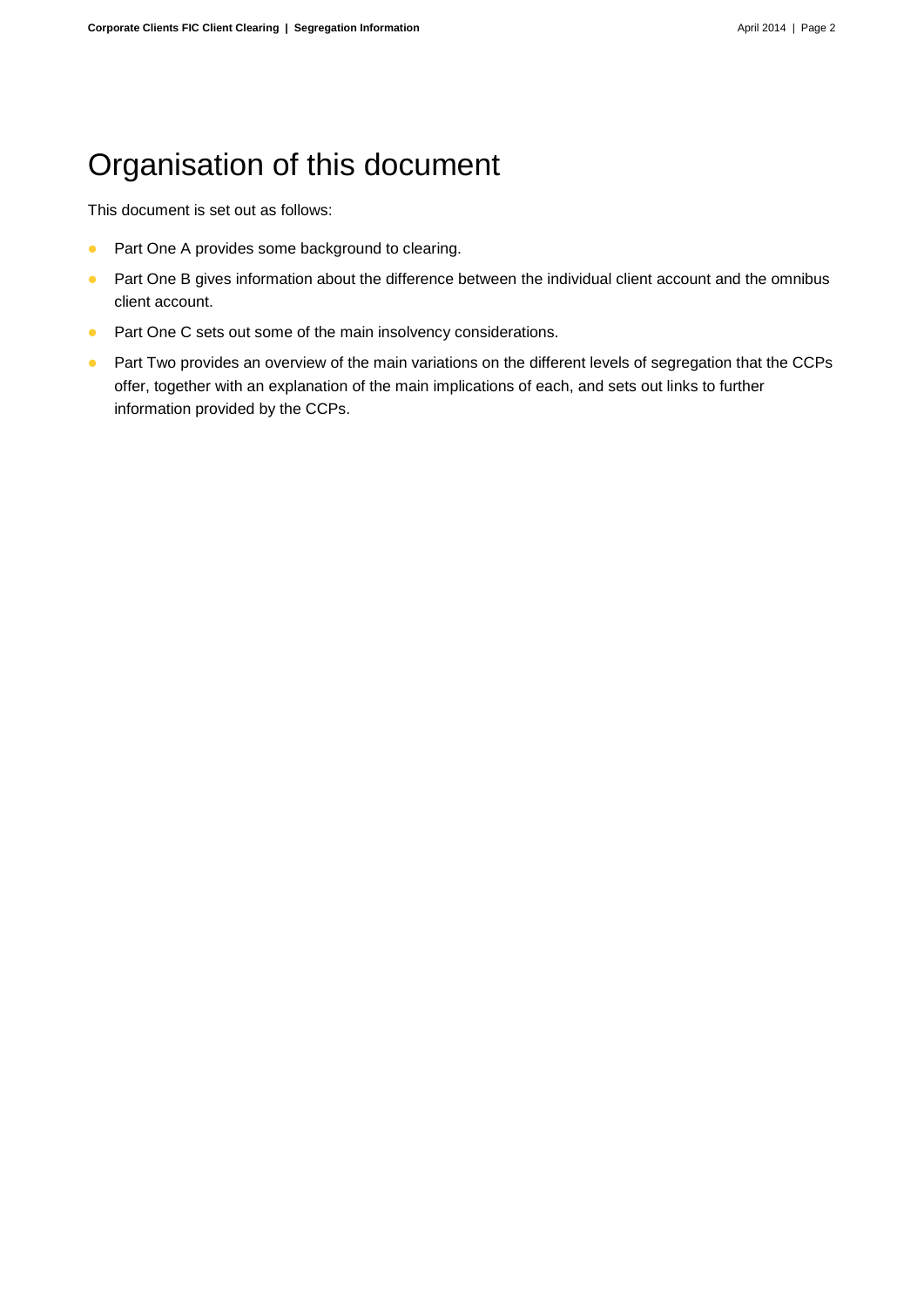# What is the Client required to do?

You must review the information provided in this document and the relevant CCP disclosures and confirm to us in writing which account type you would like us to maintain with respect to each CCP on which we clear derivatives for you from time to time and whether you agree with the way in which we propose to deal with any excess margin we may hold in relation to an individual client account. We will explain how we would like you to make this confirmation and by when. If you do not confirm within the requested timeframe, we will not be in compliance with our obligations under EMIR, which is not a position we can continue with indefinitely. In the meantime, we will continue to clear your derivatives, either using the existing account structure or an omnibus client account, as this is the most similar of the new account types to the existing account structure.

#### **Important<sup>3</sup>**

Whilst this document will be helpful to you when making this decision, this document does not constitute legal or any other form of advice and must not be relied on as such. This document provides a high level analysis of several complex and/or new areas of law, whose effect will vary depending on the specific facts of any particular case, some of which have not been tested in the courts. It does not provide all the information you may need to make your decision on which account type or level of segregation is suitable for you. It is your responsibility to review and conduct your own due diligence on the relevant rules, legal documentation and any other information provided to you on each of our client account offerings and those of the various CCPs on which we clear derivatives for you. You may wish to appoint your own professional advisors to assist you with this.

We shall not in any circumstances be liable, whether in contract, tort, breach of statutory duty or otherwise for any losses or damages that may be suffered as a result of using this document. Such losses or damages include (a) any loss of profit or revenue, damage to reputation or loss of any contract or other business opportunity or goodwill and (b) any indirect loss or consequential loss. We accept no responsibility or liability for any differences of interpretation of legislative provisions and related guidance on which it is based. This paragraph does not extend to an exclusion of liability for, or remedy in respect of, fraudulent misrepresentation.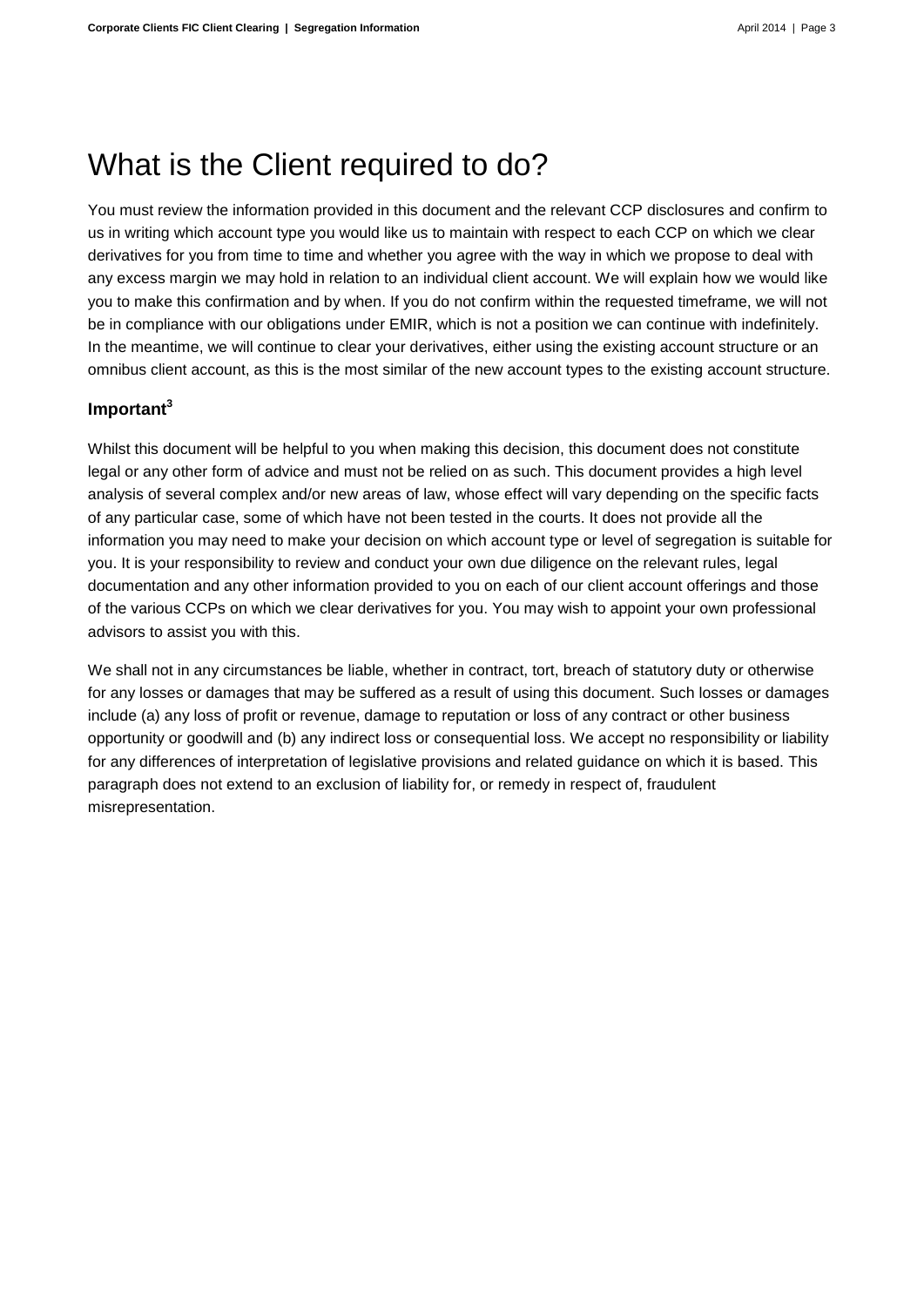# Part One A: A brief background to clearing

The market distinguishes two main types of clearing models: the "agency" model and the "principal-toprincipal" model. Most of the CCPs we use adopt the "principal-to-principal" model, and this document assumes all transactions are cleared according to this model.

# **The "principal-to-principal" clearing model**

When clearing transactions for you through a CCP, we usually enter into two separate transactions:

![](_page_4_Figure_6.jpeg)

The terms of each Client Transaction are equivalent to those of the related CCP Transaction, except that (i) each Client Transaction will be governed by a client clearing agreement between you and us and (ii) we will take the opposite position in the CCP Transaction to the position we have under the related Client Transaction.

Under the terms of the client clearing agreement between you and us, a Client Transaction will arise without the need for any further action by either you or us, as soon as the CCP Transaction arises between us and the CCP. Once both of those transactions have been entered into, your transaction is considered to be "cleared".

As the principal to the CCP, we are required to provide assets to the CCP as margin for the CCP Transactions that relate to you and to ensure the CCP has as much margin as it requires at any time. We will therefore ask you for margin and, where you provide it in a form which we cannot transfer to the CCP, we may transform it. If you have provided us with margin assets, you may face what we call "transit risk" – this is the risk that, if we were to default prior to providing such assets to the CCP, the assets that should have been recorded in your account at the CCP will not have been and will not benefit from the protections described below under "*What happens if the Bank is declared to be in default by a CCP?*".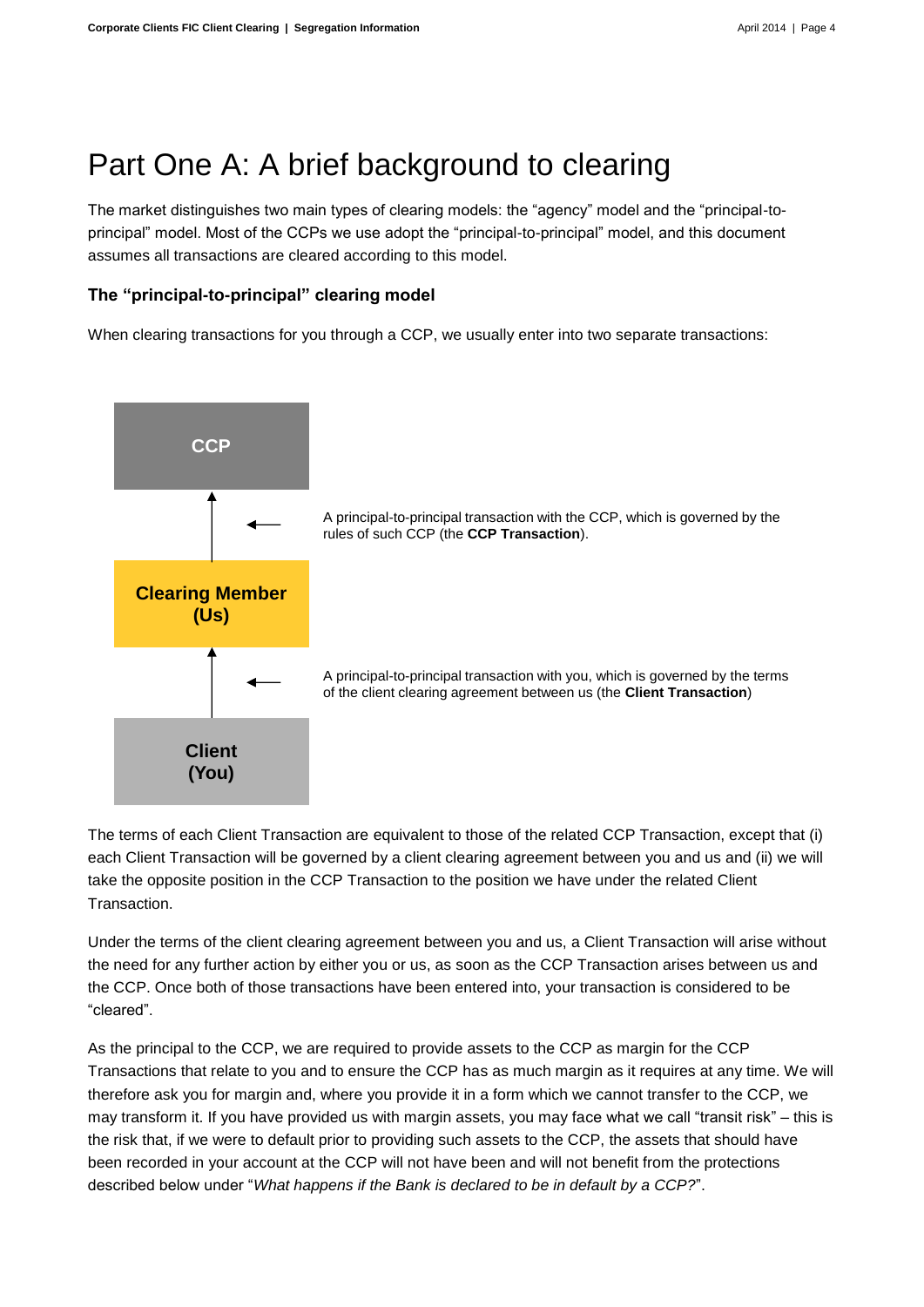However, in many cases you may not actually face transit risk because the CCPs often call margin from us early in the morning so we will often use our own funds to satisfy the margin call and then seek to recover such amount from you. In these cases, it is rather that we are exposed to you for the interim period. The arrangements between you and us relating to how the margin calls will be funded will be set out in the client clearing agreement between you and us.

If we are not a member of such CCP ourselves, we may enter into a principal-to-principal transaction with another clearing member, instead of a principal-to-principal transaction with such CCP. Such arrangements are outside the scope of this document.

Please see Part One B for an explanation of how this is relevant to the choice of account types.

#### **What if the Client wants to transfer the Client Transactions to another clearing member?**

There may be circumstances where you wish to transfer some or all of your Client Transactions to another clearing member on a business as usual basis (i.e. in the absence of us having been declared in default by a CCP). We are not obliged to facilitate this under EMIR but we may be willing to do so subject to our ability to transfer the CCP Transactions to which they relate and the margin provided to the CCP in connection with them (which will depend on the relevant CCP's rules) and any conditions set out in our client clearing agreement. You will also need to find a clearing member that is willing to accept such Client Transactions and the related CCP Transactions and assets.

It may be easier to transfer Client Transactions and CCP Transactions that are recorded in an Individual Client Account than those recorded in an Omnibus Client Account (both types of account being described in more detail in Part One B) for the same reasons as set out below under "*Will the CCP Transactions and assets relating to the Client be automatically ported to a back-up clearing member?*".

#### **What happens if the Bank is declared to be in default by a CCP?**

If we are declared to be in default by a CCP, there are two possibilities with respect to the CCP Transactions and assets related to you:

- the CCP will, at your request, try to transfer (**port**) to another clearing member (a **back-up clearing member**), such CCP Transactions and assets; or, if this cannot be achieved,
- the CCP will terminate the CCP Transactions that relate to you (see "*What happens if porting is not achieved*" below).

The porting process will differ depending on the CCP but it is likely to involve a close-out (with us) and a reestablishment (with the back-up clearing member) of the CCP Transactions or a transfer of the open CCP Transactions and related assets from us to the back-up clearing member. In some cases CCPs will support this structure legally by requiring us to grant a security interest to you over some or all of our related rights against the CCP (the **security interest**) but in other cases where CCPs can rely on EMIR and local legislation, this is not necessary.

# **Will the CCP Transactions and assets relating to the Client be automatically ported to a back-up clearing member?**

No, there will be a number of conditions which must be satisfied before the CCP Transactions and assets that relate to you can be ported to a back-up clearing member. These conditions will be set by the CCPs and will include obtaining your consent. In all cases you will need to have a back-up clearing member that has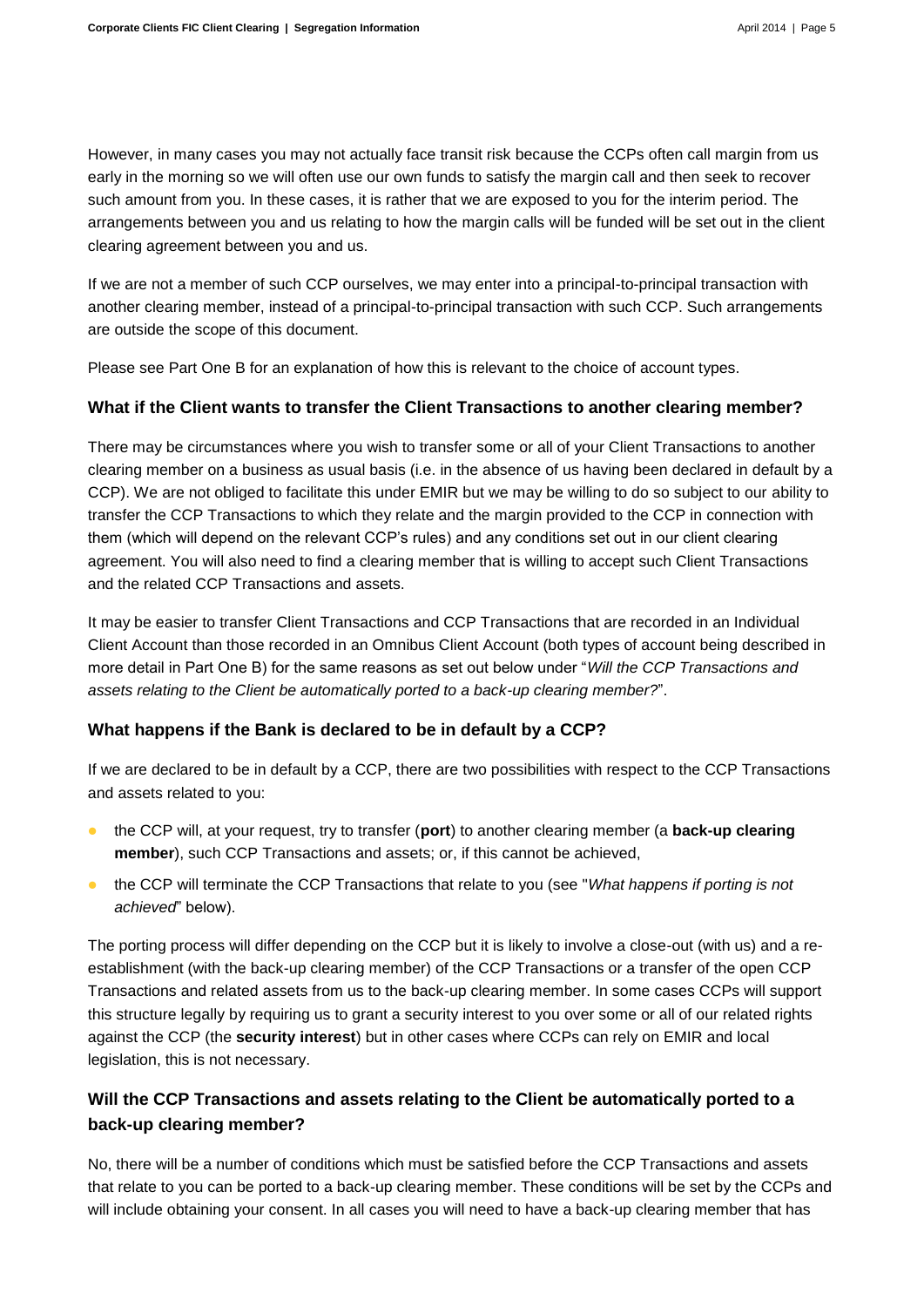agreed to accept the CCP Transactions. You may wish to appoint a back-up clearing member upfront as part of your clearing arrangements but the back-up clearing member is unlikely to be able to confirm that it is willing to accept the CCP Transactions until the default occurs. The back-up clearing member may at least also have further conditions that they require you to meet. You may also be able to agree with the CCP that it may choose a back-up clearing member on your behalf. If you have not appointed a back-up clearing member prior to our default, or agreed with the CCP that it may appoint one on your behalf, then this may mean that porting is less likely to occur.

If porting is achieved, your Client Transactions with us will terminate in accordance with our client clearing agreement. We would expect your back-up clearing member to put in place new client transactions between it and you.

The type of account and level of segregation you choose will have an impact on the ability to port CCP Transactions and assets to a back-up clearing member upon our default.

If you choose an Omnibus Client Account (described in more detail in Part One B), in most cases, all of our clients who have CCP Transactions and assets relating to them recorded in the same Omnibus Client Account will have to agree to use the same back-up clearing member, and the back-up clearing member will have to agree to accept all of the CCP Transactions and assets recorded in that Omnibus Client Account. It is therefore likely to be difficult to achieve porting in relation to an Omnibus Client Account.

It should be easier to achieve porting if you choose an Individual Client Account (described in more detail in Part One B), because you can appoint a back-up clearing member with respect to just your CCP Transactions and the related assets.

#### **What happens if porting is not achieved?**

Each CCP is permitted to specify a period of time after which, if it has not been able to achieve porting, it will be permitted to actively manage its risks in relation to the CCP Transactions. This period of time will vary across CCPs. If you want to port your CCP Transactions, you will need to notify the CCP and show that you can satisfy the other conditions within this period.

Otherwise, the CCP will terminate the CCP Transactions and perform a close-out calculation in respect of them in accordance with the CCP rules. If there is an amount owed by the CCP in respect of the CCP Transactions, to the extent that the CCP knows your identity and how much of that amount relates to you, the CCP may pay such amount directly to you. If the CCP does not know your identity and/or does not know how much of the amount relates to you, the CCP will pay it to us (or our insolvency practitioner) for the account of our clients.

It is more likely that a CCP will be able to pay any such amount directly to you if you select an Individual Client Account (described in more detail in Part One B). This is because your identity will typically be disclosed to the CCP in this case.

If the CCP terminates the CCP Transactions, then the Client Transactions between us are also likely to terminate. The termination calculations in respect of those Client Transactions will be performed in accordance with the client clearing agreement between us and such calculations will likely mirror those performed by the CCP in respect of the CCP Transactions. If you are due a payment from us as a result of the close-out calculations in respect of our Client Transactions, the amount due from us to you will be reduced by any amount that you receive (or are deemed to receive) directly from the CCP.

Please see Part One C for a consideration of the main insolvency considerations.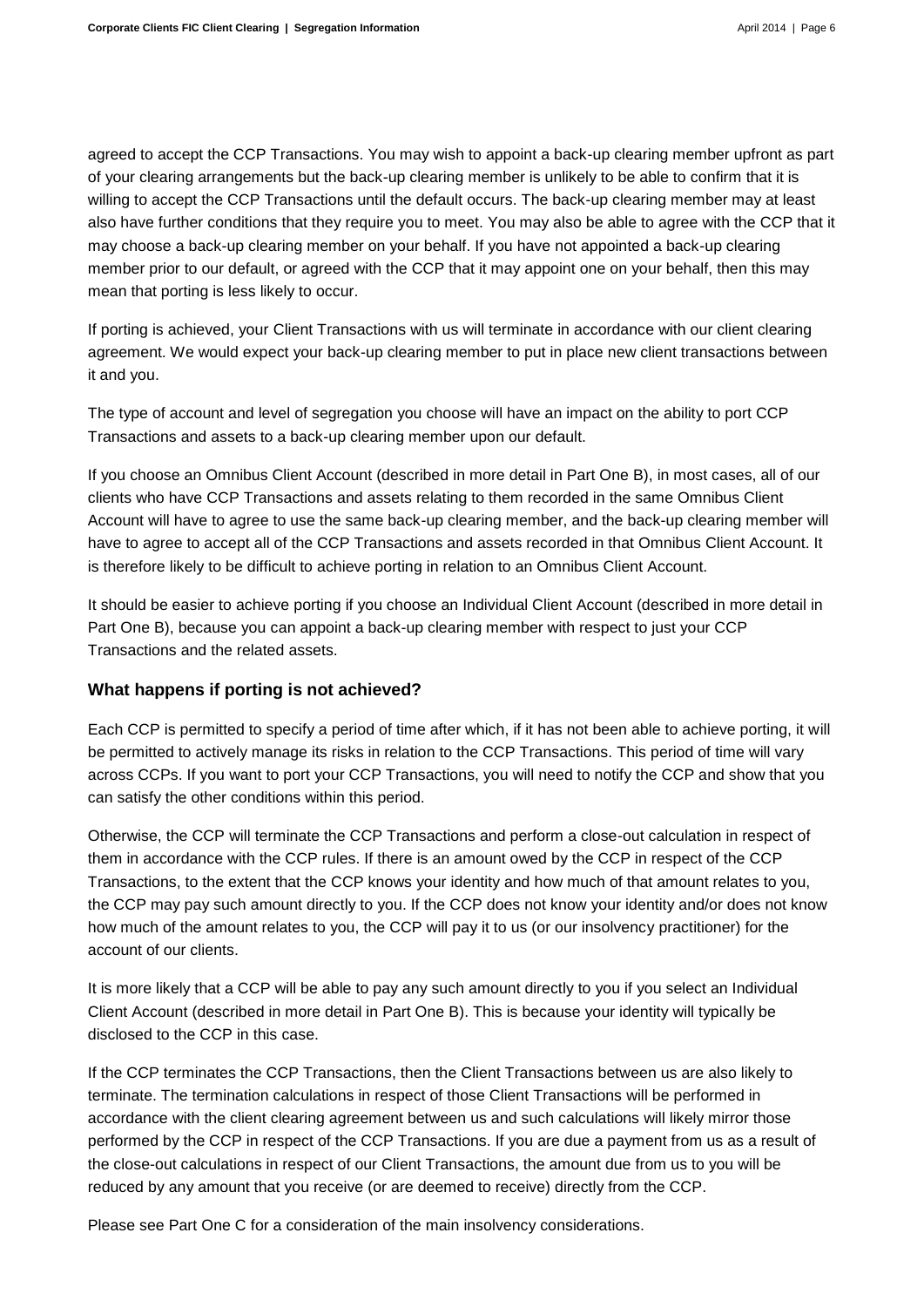# Part One B: Your choice of account type and the factors to consider

#### **The types of account available**

Reference to accounts means the accounts in the books and records of each CCP. The CCP uses these accounts to record the CCP Transactions that we enter into in connection with the clearing of your related Client Transactions and the assets that we provide to the CCP in respect of such CCP Transactions.<sup>4</sup>

There are two basic types of client account available – Omnibus Client Accounts and Individual Client Accounts. Some of the CCPs then offer different levels of segregation within those as described in Part Two of this document.

#### *Omnibus Client Account <sup>5</sup>*

Under this account type, the CCP Transactions and assets that relate to them in the CCP's accounts are segregated from any CCP Transactions we have cleared for our own account (our **House Transactions**) and any assets we have provided as margin for those House Transactions at the CCP. However, the CCP Transactions and assets that relate to you will be commingled with the CCP Transactions and assets relating to any of our other clients that are recorded in the same Omnibus Client Account.

![](_page_7_Figure_8.jpeg)

The CCP will agree not to net the CCP Transactions relating to you with our House Transactions or any CCP Transactions not recorded in the same Omnibus Client Account, nor use the assets relating to such CCP Transactions with respect to any House Transaction or CCP Transaction recorded in any other account.

However, both we and the CCP may net the CCP Transactions that are recorded in the same Omnibus Client Account. The assets provided in relation to the CCP Transaction recorded in the same Omnibus Client Account can be used in relation to any CCP Transaction (whether it relates to you or to any of our other clients) credited to that Omnibus Client Account.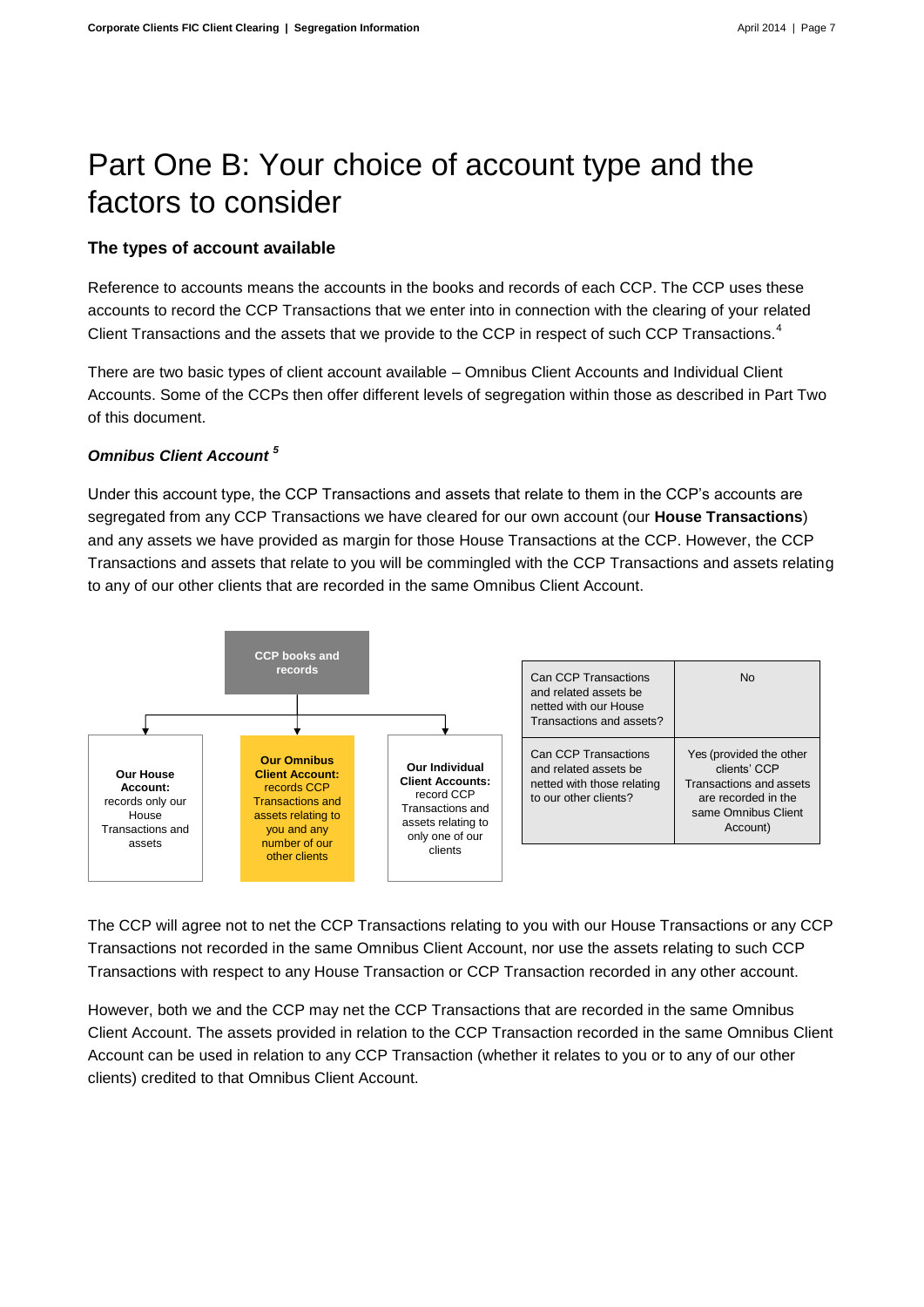Please see Part Two for an overview of the risks you may face if you choose an Omnibus Client Account and for details of the different levels of segregation that may be available at different CCPs.

# *Individual Client Account <sup>6</sup>*

Under this account type, the CCP Transactions and assets that relate to you in the CCP's accounts are segregated from those relating to our House Transactions and to the CCP Transactions and assets that relate to any of our other clients.

![](_page_8_Figure_5.jpeg)

The CCP will agree not to net the CCP Transactions relating to you with our House Transactions, nor use the assets relating to such CCP Transactions in relation to our House Transactions.

Further, and in contrast to an Omnibus Client Account, the CCP will agree not to net the CCP Transactions relating to you that are recorded to an Individual Client Account with those of any other client recorded to *any* other account, nor use the assets related to such CCP Transactions in relation to the CCP Transactions relating to any of our other clients.

Please see Part Two for an overview of the risks you may face if you choose an Individual Client Account.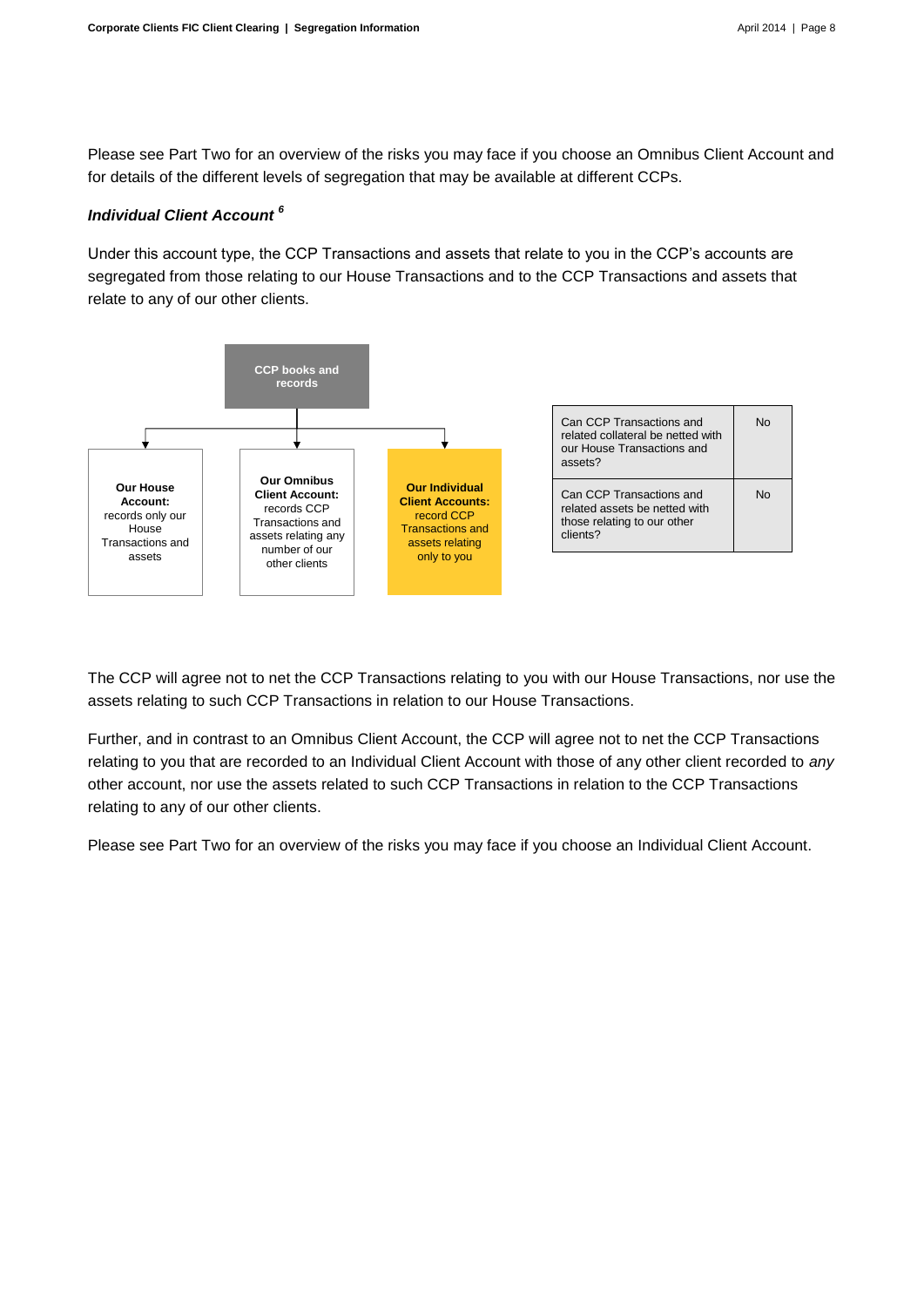### **Affiliates**

We treat our affiliates in the same way as clients when complying with EMIR. This means that our affiliates also have a choice between types of account. An affiliate may be part of the same Omnibus Client Account as other clients.

## **Other factors that may impact on the level of protection the Client receives in respect of assets that the Client provides to the Bank as margin for Client Transactions**

There are a number of factors that, together, determine the level of protection you will receive in respect of assets that you provide to us as margin for Client Transactions:

- whether you choose an Omnibus Client Account or an Individual Client Account (as discussed under "*The types of account available*" above);
- whether, if you choose an Omnibus Client Account, you would want a gross or net account;
- in each case, whether such assets are transferred by way of title transfer or security interest;
- whether we call any excess margin from you or you pay excess margin to us;
- whether you will get back the same type of asset as you provided as margin; and
- **•** the bankruptcy and other laws that govern us and the CCP.

## **Would the Client prefer a gross or net Omnibus Client Account?**

While the CCPs are only required to offer one type of Omnibus Client Account (and one type of Individual Client Account), some of them have developed a range of accounts within these two types with features that provide different degrees of segregation. These are discussed in more detail in Part Two. There are two main levels of segregation within Omnibus Client Accounts:

- Net is where the margin called by the CCP in respect of the CCP Transactions is called on the basis of the net CCP Transactions recorded in the Omnibus Client Account.
- Gross is where the margin called by the CCP Transactions is called on the basis of the gross CCP Transactions recorded in the Omnibus Client Account.

It may be easier to port CCP Transactions and their related assets, both in business as usual and default circumstances, if you choose a gross Omnibus Client Account than if you choose a net Omnibus Client Account. This is because the CCP is more likely to have sufficient assets to facilitate the porting of the CCP Transactions that relate to you and those that relate to another client separately if it has called the margin on a gross basis. That said, different CCPs' accounts have been designed in different ways and so you should consider the CCP's information about the specific accounts to understand the exact differences. Please see Part Two for more details on this.

## **Will the Client provide cash or non-cash assets as margin for the Client Transactions?**

As noted under "*The "principal-to-principal" clearing model*" in Part One A, as a clearing member of the CCP, we are required to transfer assets to the CCP in respect of the CCP Transactions related to your Client Transactions. CCPs only accept certain types of liquid cash and non-cash assets as margin.

As is market practice, we will decide what types of assets to accept from you as margin for your Client Transactions. This will be set out in the client clearing agreement between us. What we will accept from you as margin for the Client Transactions will not necessarily be the same type of assets that the CCPs will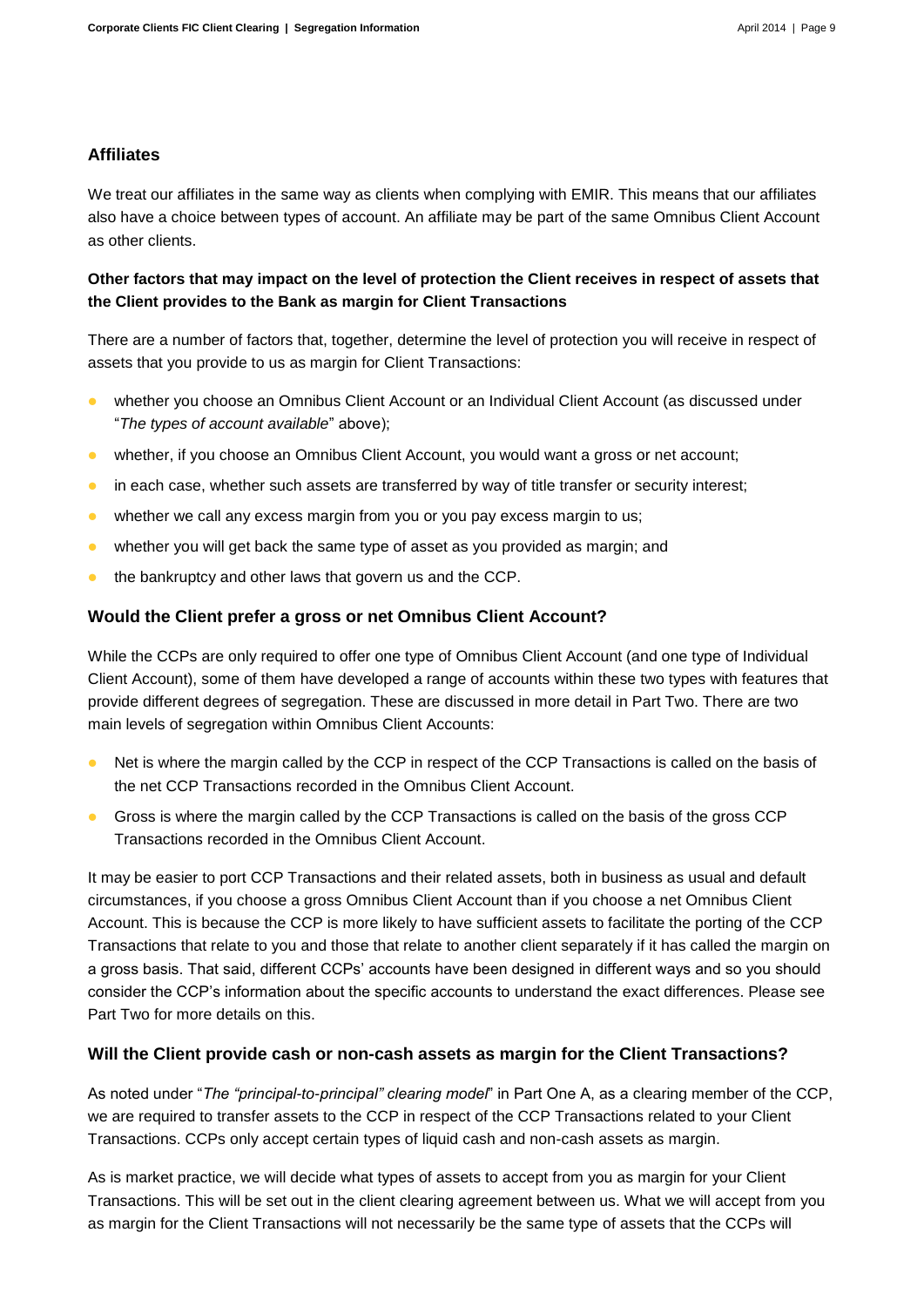accept from us for the CCP Transactions, in which case we may provide you with a collateral transformation service, under which we transform the assets you provide to those which we can pass onto the CCP.

### **Does the Client provide assets to the Bank on a title transfer or a security interest basis?**

As is market practice, we will decide the basis on which we are willing to accept assets from you. This will be set out in the client clearing agreement between us.

### *Title Transfer*

Where the client clearing agreement provides for the transfer of assets by way of title transfer, when you transfer assets (**Transferred Assets**) to us, we become the *full owner* of such assets and you lose all rights in such assets. We will record in our books and records that we have received such Transferred Assets from you with respect to the applicable Client Transaction. We will be obliged to deliver to you equivalent assets to such Transferred Assets (**Equivalent Assets**) in the circumstances set out in the client clearing agreement.

We may either transfer such Transferred Assets on to the CCP with respect to the CCP Transaction related to the Client Transaction, or we may transfer other assets to the CCP with respect to such CCP Transaction.

You bear our credit risk with respect to our obligation to deliver Equivalent Assets to you. This means that if we were to fail, unless we are declared to be in default by the CCP, you will have no right of recourse to the CCP or to any assets that we transfer to the CCP and you will instead have a claim against our estate for a return of the assets along with all our other general creditors. Even if we are declared to be in default by the CCP, the extent of your rights in relation to the CCP, if any, will depend on the particular CCP.

#### *Security Interest*

Where the client clearing agreement provides for the transfer of assets by way of security interest, when you transfer assets to us, you retain full beneficial ownership of such assets. Such assets are transferred to us on the basis that the assets still belong to you, but you have granted us a security interest with respect to such assets.

We may enforce that security interest if you default in your obligations to us. Absent the exercise of any right of use by us (see below), only at the point of such enforcement would title in such assets or their liquidation value transfer to us. We will record in our books and records that we have received such assets from you with respect to the applicable Client Transaction.

Prior to any such default, and if the governing law of the client clearing agreement allows it, you may also give us a right to use such assets. Until such time as we exercise such right of use, the assets continue to belong to you. Once we exercise the right of use, (e.g. by posting the assets to a CCP), the assets will cease to belong to you and in effect become our asset, at which point you will bear our credit risk in a similar way to the title transfer arrangements. The circumstances in which we may exercise such right of use and the purposes for which we may use any assets will be set out in the client clearing agreement between us.

### **How will any excess margin the Bank calls from the Client be treated?<sup>7</sup>**

We are required to treat excess margin in a particular way in relation to an Individual Client Account. Excess margin is any amount of assets we require from you or you provide to us in respect of a Client Transaction that is over and above the amount of assets the CCP requires from us in respect of the related CCP Transaction.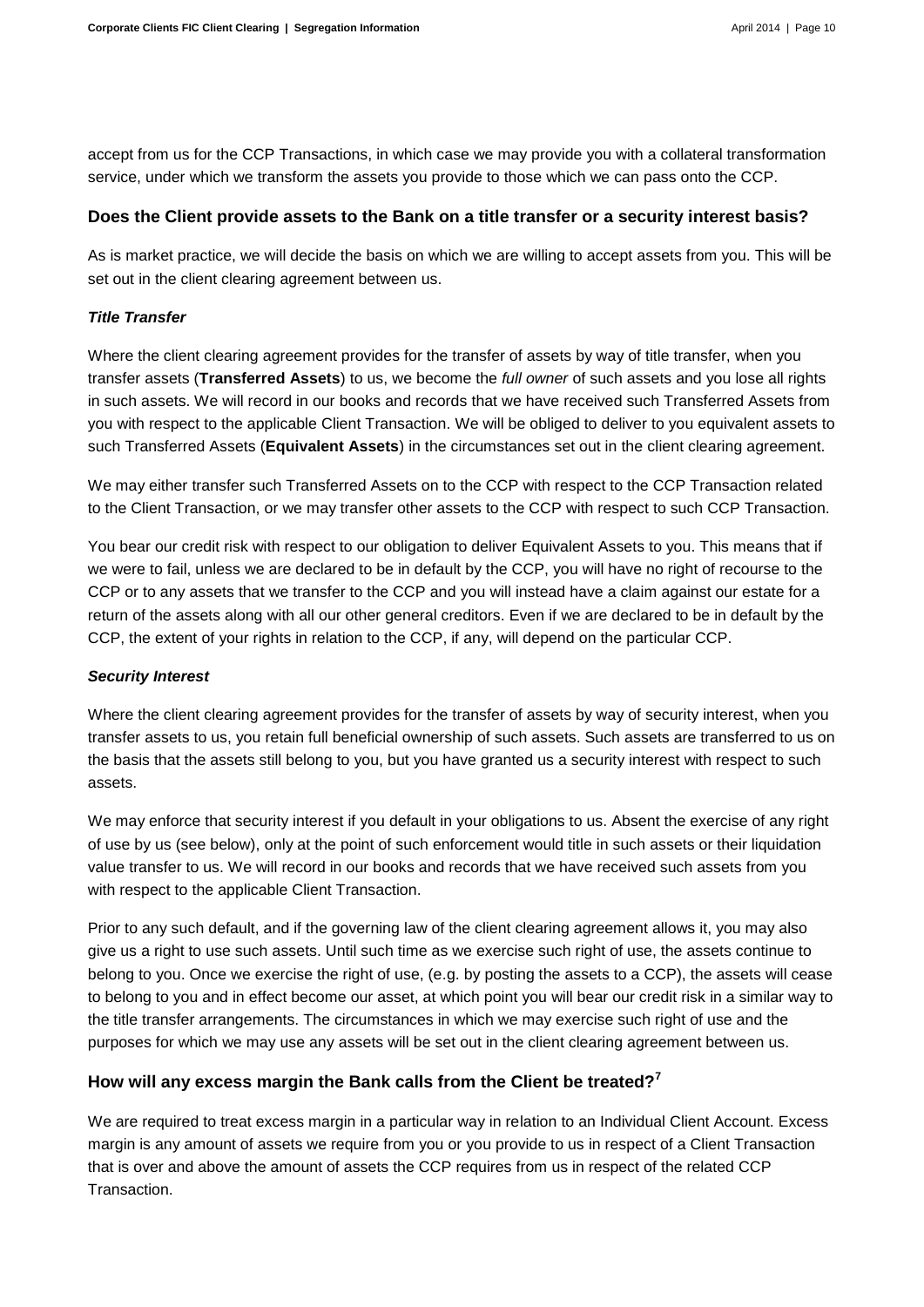If you choose an Individual Client Account we are required to pass all excess margins on to a CCP. If you provide us with assets which are not related to your individually segregated clearing activities at a particular CCP and such assets are not dedicated to cover your current positions with that CCP, then we do not need to post such assets on to that CCP. Also, if the excess margin you provide to us is not in the form of assets which are eligible to be posted to the CCP (in accordance with the CCP's rules), unless we agree otherwise, we have no obligation to transform such assets into assets that would be eligible to be posted to the CCP. The details of this will be set out in the client clearing agreement between you and us.

If you provide us with collateral in the form of a bank guarantee in our favour, we are not required to post on to the CCP an amount of assets equal to the value of the portion of the bank guarantee which exceeds the amount of margin we have called from you in respect of the relevant Client Transaction(s).

If you choose an Omnibus Client Account, we are not required to pass any excess margin on to the CCP. Depending on the terms on which we hold excess margin, you may take credit risk on us in respect of it.

### **Will the Client get back the same type of asset originally provided to the Bank as margin for a Client Transaction?**

In a business as usual situation, whether we will deliver the same type of asset to you that you originally provided to us will be governed by the client clearing agreement between us.

In the event of our default, if you are due a payment, you may not receive back the same type of asset that you originally provided to us. This is because the CCP is likely to have wide discretion to liquidate and value assets and make payments in various forms, and also because the CCP may not know what form of asset you originally provided to us as margin for the Client Transaction and as a result of any asset transformation services we may provide. This risk is present regardless of what type of client account you select.

Please see Part One C for a consideration of the main insolvency considerations.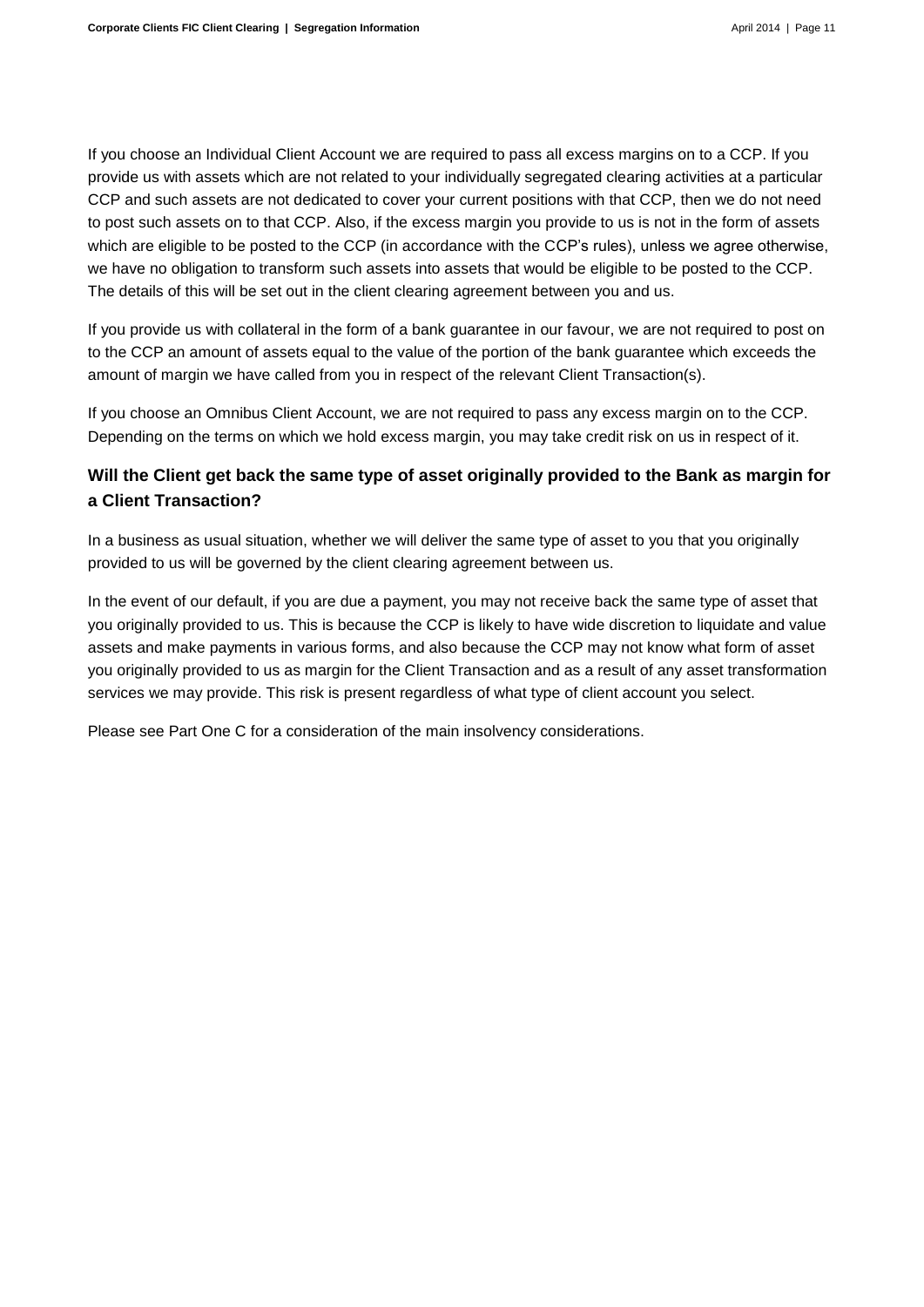# Part One C: Information on insolvency law

#### **General insolvency risks**

If we default, in particular, if we enter into insolvency proceedings, you may not receive all of your assets back or be able to maintain your Client Transaction; and there are likely to be time delays and costs (e.g. funding costs and legal fees). These risks arise in relation to both Individual and Omnibus Client Accounts because:

- in general, except for CCP-specific porting solutions and its other client protection measures, if any, you will not have any rights directly against the CCP, whilst claims against us will be the subject of the insolvency proceedings;
- our insolvency proceedings will be opened and controlled by Bundesanstalt für Finanzdienstleistungsaufsicht (*BaFin)* (**BaFin**), the German financial supervision authority (although it is possible that BaFin could order other regulatory measures in respect of us). In such insolvency proceedings, all powers in respect of our insolvent estate are with the insolvency administrator of our insolvent estate and all legal actions have to be taken against or with the consent of the insolvency administrator (which can be a time consuming process with an uncertain outcome); and
- any legal action (including Client Transactions, CCP Transactions or posting of margin) may be challenged by the insolvency administrator over our insolvent estate, provided the legal grounds for such a challenge are satisfied. Please see the section below on Article 102b EGInsO for the exemption for porting procedures.

Please also note that:

- **this disclosure deals only with our insolvency. You may also not receive back some or all of the assets if** other parties in the clearing structure default – e.g. the CCP itself, a custodian or a settlement agent;
- a large part of your protection comes from CCP arrangements and the applicable legal regime. In certain circumstances, multiple legal regimes may be relevant. You should therefore get an overview of this; in particular, you should review the relevant CCP disclosures in making your decision on the segregation model in order to evaluate the level of protection that you would have.

In the light of the potential complexity caused by a possible interaction of multiple legal regimes, it may be prudent to take legal advice on this matter.

#### **Protection from Article 102b EGInsO**

You should also note the provisions of Article 102b Introduction Code to the German Insolvency Code (*EGInsO*) (**EGInsO**) <sup>8</sup> will apply to measures taken by a CCP to administer, close out or otherwise settle or transfer client positions as well as those with regard to the use and return of client collateral.

Article 102b EGInsO overrules the generally applicable principles of German insolvency law and the measures covered by it are not subject to a challenge under German insolvency law.

Nevertheless, in circumstances where the relevant measure is not covered by Article 102b EGInsO, the insolvency administrator could challenge any related legal action.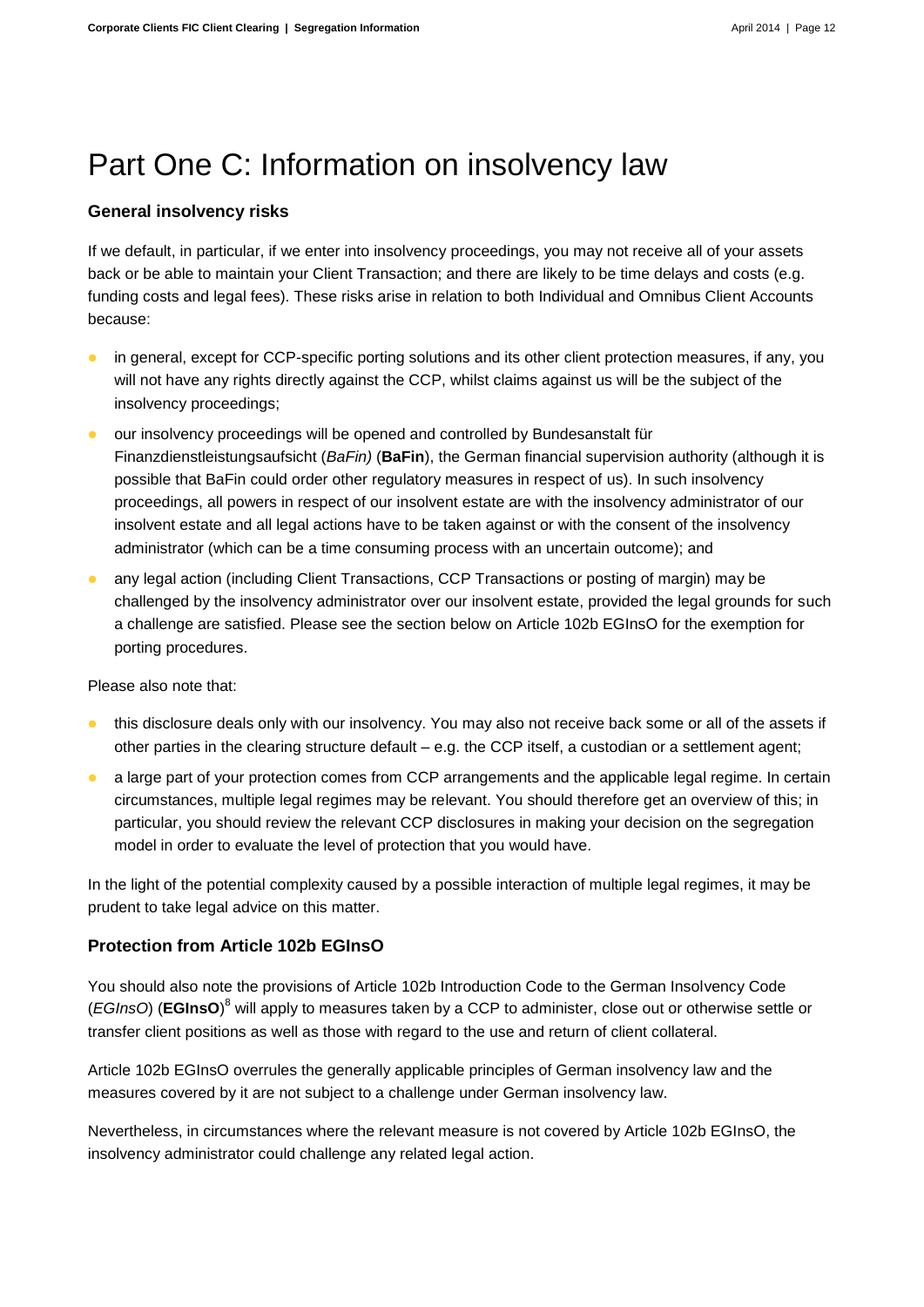# **Measures by BaFIN pursuant to the German Banking Act (Kreditwesengesetz)**

In specific circumstances, in particular in the case of a risk for the stability of the financial system (*Gefahr für die Stabilität des Finanzsystems*), BaFin may instruct that our assets and liabilities be spun-off (as a whole or in part) (*Ausgliederung*) to another credit institution.

Additionally, the German Federal Government (*Bundesregierung*) could order a moratorium on credit institutions generally if the financial difficulties of credit institutions could lead to serious consequences for the German economy taken as a whole.

# **Margin rights**

Generally, your risk of loss will be highest if you had posted margin on a title transfer basis and lower if you had retained ownership over the posted margin (for example, on a security interest basis). There may be variations and exemptions here due to the respective applicable law.

We understand that CCPs require that margin be posted on a title transfer basis for Individual Client Accounts.

The actual risk of loss, its magnitude and whether there may be third party claims on the assets will be highly fact specific.

# **Termination and close-out netting**

If we default and the CCP cannot port the CCP Transactions and the associated collateral to a back-up clearing member, then we would expect it to terminate and net our CCP Transactions.

The protection which the respective segregation models would have provided in this scenario would depend on the specific facts of the particular case and the applicable insolvency law.

Industry-wide legal opinions are being prepared on the effectiveness of the termination and close-out netting provisions in standard client clearing agreements. You should seek access to such opinions in deciding between the different segregations models offered and take further legal advice as needed.

Additionally, please also note that your freedom to close out Client Transactions is more restricted under the client clearing agreement than in other standard arrangements with equivalent provisions. This is needed to match the treatment of CCP Transactions and Client Transactions as much as possible; we understand that for CCPs this matching is an indispensable prerequisite for an effective segregation of the client account.

## **Insolvency of CCPs and others**

Although this disclosure deals only with our insolvency, please note that the default of the CCP, a custodian or a settlement agent may impact your Client Transaction and rights over assets.

In relation to CCP insolvency, in general, the rights of the Bank and Client will depend on the law of the country in which the CCP is incorporated and the specific protections that the CCP has put in place. You should review the relevant CCP disclosures for details in this respect.

It may be prudent to seek legal advice, in this regard.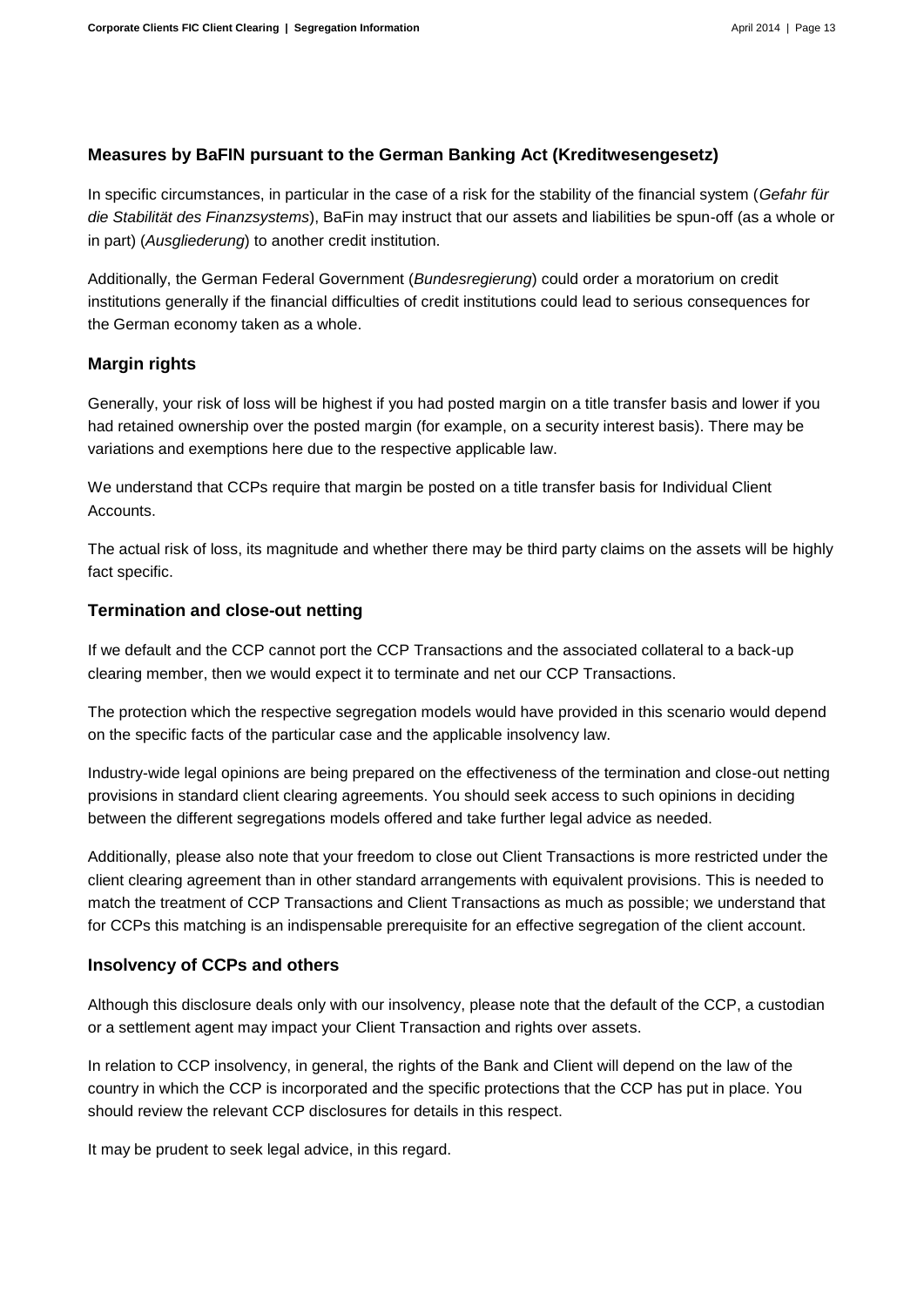# Part Two: CCP client account structures<sup>9</sup>

As noted in Part One B, each CCP may offer at least one Omnibus Client Account and/or at least one Individual Client Account by changing some of the features. This Part Two contains an overview of the main levels of segregation within each account type of which we are aware that the CCPs offer, together with an overview of the main protections afforded by and the main legal implications of each.

The descriptions given in this Part Two are very high level and consider the typical features of these account types and levels of segregation. However, the particular characteristics of the accounts will affect the exact levels of protection they offer and the legal implications so you must review the information provided by the CCPs to fully understand the risks of the specific account we maintain in relation to you at each CCP. Each CCP is required to publish information about the account structures it offers and we have provided a link to the relevant part of the website of certain CCPs<sup>10</sup>.

The descriptions have been prepared on the basis of publicly available disclosure documents made available by a selection of CCPs. We are not responsible for, and do not accept any liability whatsoever, for any content or omissions or inaccuracies contained in the information produced by any CCP.

| Risks used to compare each account<br>type and level of segregation | <b>Explanation of risk</b>                                                                                                                                                                                                                                                                                  |  |
|---------------------------------------------------------------------|-------------------------------------------------------------------------------------------------------------------------------------------------------------------------------------------------------------------------------------------------------------------------------------------------------------|--|
| <b>Transit Risk</b>                                                 | Whether you are exposed to us at any point in the process of<br>providing or receiving margin in respect of Client Transactions.                                                                                                                                                                            |  |
| <b>Fellow Client Risk</b>                                           | Whether assets provided to the CCP in respect of CCP<br>Transactions related to you could be used to cover losses in<br>CCP Transactions relating to another client.                                                                                                                                        |  |
| <b>Liquidation Risk</b>                                             | Whether, if the CCP Transactions and assets relating to them<br>were to be ported, there is a risk that any non-cash assets<br>would be liquidated into cash. If this were to happen, the value<br>given to such assets by the CCP may differ from what you<br>perceive to be the full value of the assets. |  |
| <b>Haircut Risk</b>                                                 | Whether the value of the assets that relate to CCP<br>Transactions might be reduced or not increase by as much as<br>you expect because the CCP applied a haircut that did not<br>properly reflect the value of the asset.                                                                                  |  |
| <b>Valuation Mutualisation Risk</b>                                 | Whether the value of the assets that relate to CCP<br>Transactions could be reduced or not increase by as much as<br>you expect because the assets posted in relation to other<br>clients' CCP Transactions have decreased in value.                                                                        |  |
| <b>CCP Insolvency Risk</b>                                          | Whether you are exposed to the insolvency or other failure of<br>the CCP.                                                                                                                                                                                                                                   |  |

The Annex seeks to compare the main account types and levels of segregation against the following risks: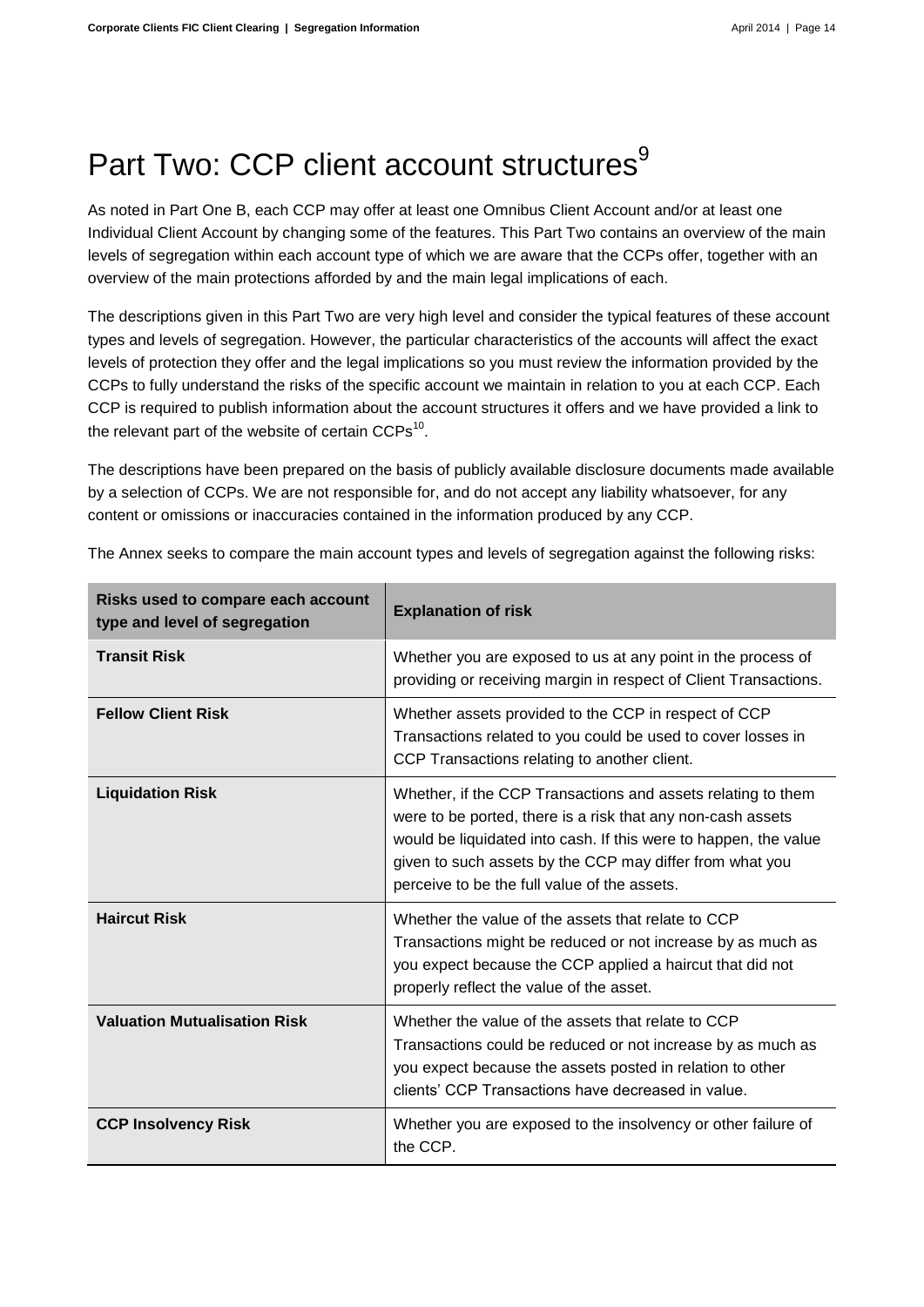# **Typical client account characteristics**

| <b>Risk Type</b>                              | <b>Omnibus Net Account</b>                                                                                                                                                                 | <b>Omnibus Gross</b><br><b>Account</b>                                                                                                                                                     | <b>Individual Segregated</b><br><b>Account</b>                                                                                                                                             |
|-----------------------------------------------|--------------------------------------------------------------------------------------------------------------------------------------------------------------------------------------------|--------------------------------------------------------------------------------------------------------------------------------------------------------------------------------------------|--------------------------------------------------------------------------------------------------------------------------------------------------------------------------------------------|
| <b>Transit Risk</b>                           | Yes                                                                                                                                                                                        | <b>Yes</b>                                                                                                                                                                                 | Yes                                                                                                                                                                                        |
| <b>Fellow Client Risk</b>                     | Yes                                                                                                                                                                                        | <b>Yes</b>                                                                                                                                                                                 | <b>No</b>                                                                                                                                                                                  |
| <b>Liquidation Risk</b>                       | Yes (unless the CCP is<br>able to port the assets<br>recorded in the account<br>or is able to transfer the<br>assets to you without<br>needing to liquidate some<br>or all of them first). | Yes (unless the CCP is<br>able to port the assets<br>recorded in the account<br>or is able to transfer the<br>assets to you without<br>needing to liquidate some<br>or all of them first). | Yes (unless the CCP is<br>able to port the assets<br>recorded in the account<br>or is able to transfer the<br>assets to you without<br>needing to liquidate some<br>or all of them first). |
| <b>Haircut Risk</b>                           | <b>Yes</b>                                                                                                                                                                                 | <b>Yes</b>                                                                                                                                                                                 | <b>Yes</b>                                                                                                                                                                                 |
| <b>Valuation</b><br><b>Mutualisation Risk</b> | Yes                                                                                                                                                                                        | <b>Yes</b>                                                                                                                                                                                 | <b>No</b>                                                                                                                                                                                  |
| <b>CCP Insolvency</b><br><b>Risk</b>          | Yes                                                                                                                                                                                        | <b>Yes</b>                                                                                                                                                                                 | Yes                                                                                                                                                                                        |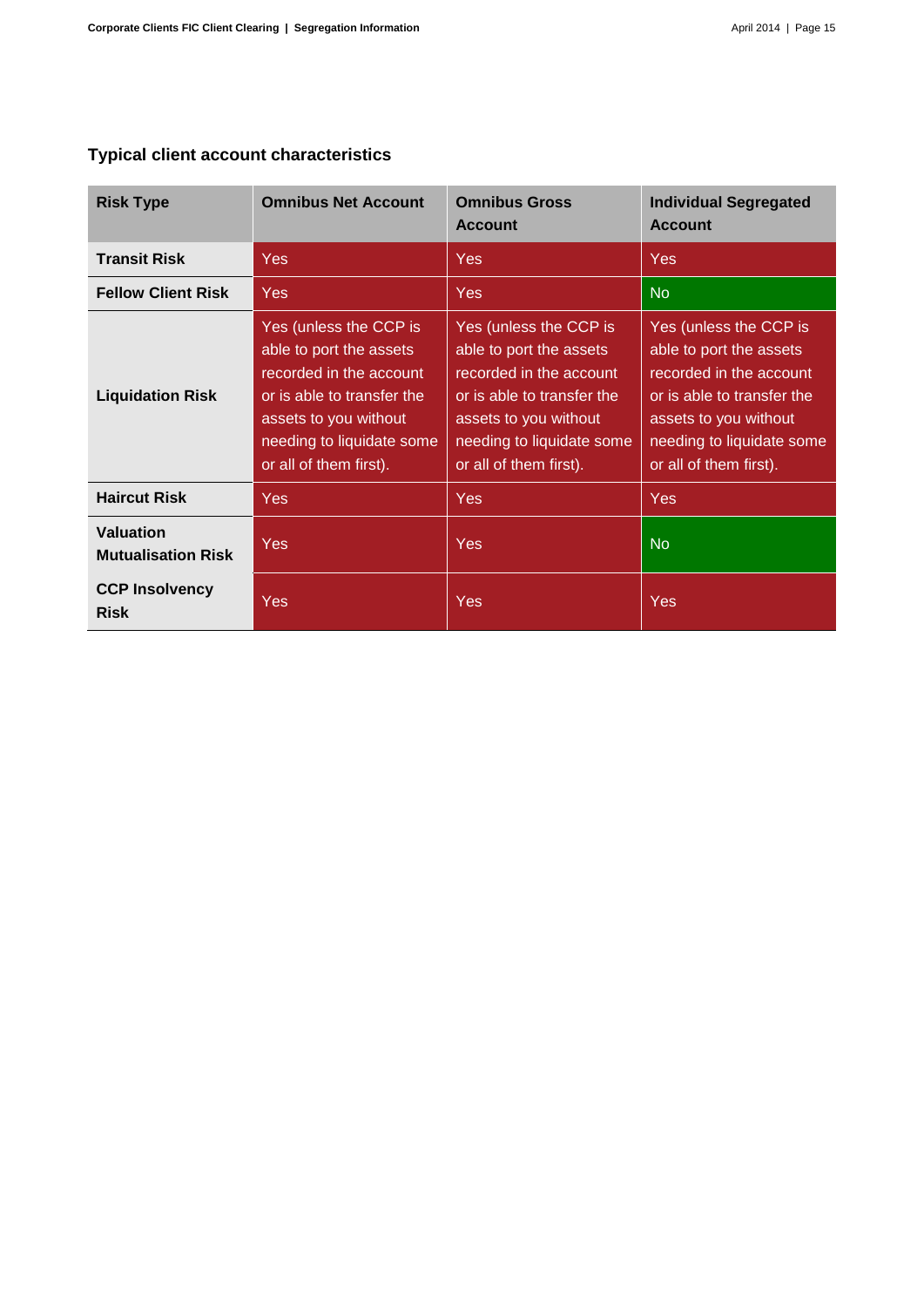# Links to CCP disclosure documents

Please note that these links have been included for convenience only. In the event that any of them do not work, you should contact the relevant CCP directly.

#### **Eurex Clearing AG:**

http://www.eurexclearing.com/clearing-en/risk-management/client-asset-protection/143894/

#### **LCH Clearnet Ltd:**

http://www.lchclearnet.com/about\_us/corporate\_governance/ltd\_account\_structures\_under\_emir.asp

#### **LCH Clearnet SA:**

http://www.lchclearnet.com/about\_us/corporate\_governance/sa\_account\_structures\_under\_emir.asp

#### **Nasdaq OMX:**

http://www.nasdaqomx.com/europeanclearing/newsmandatorychanges/segregationportability